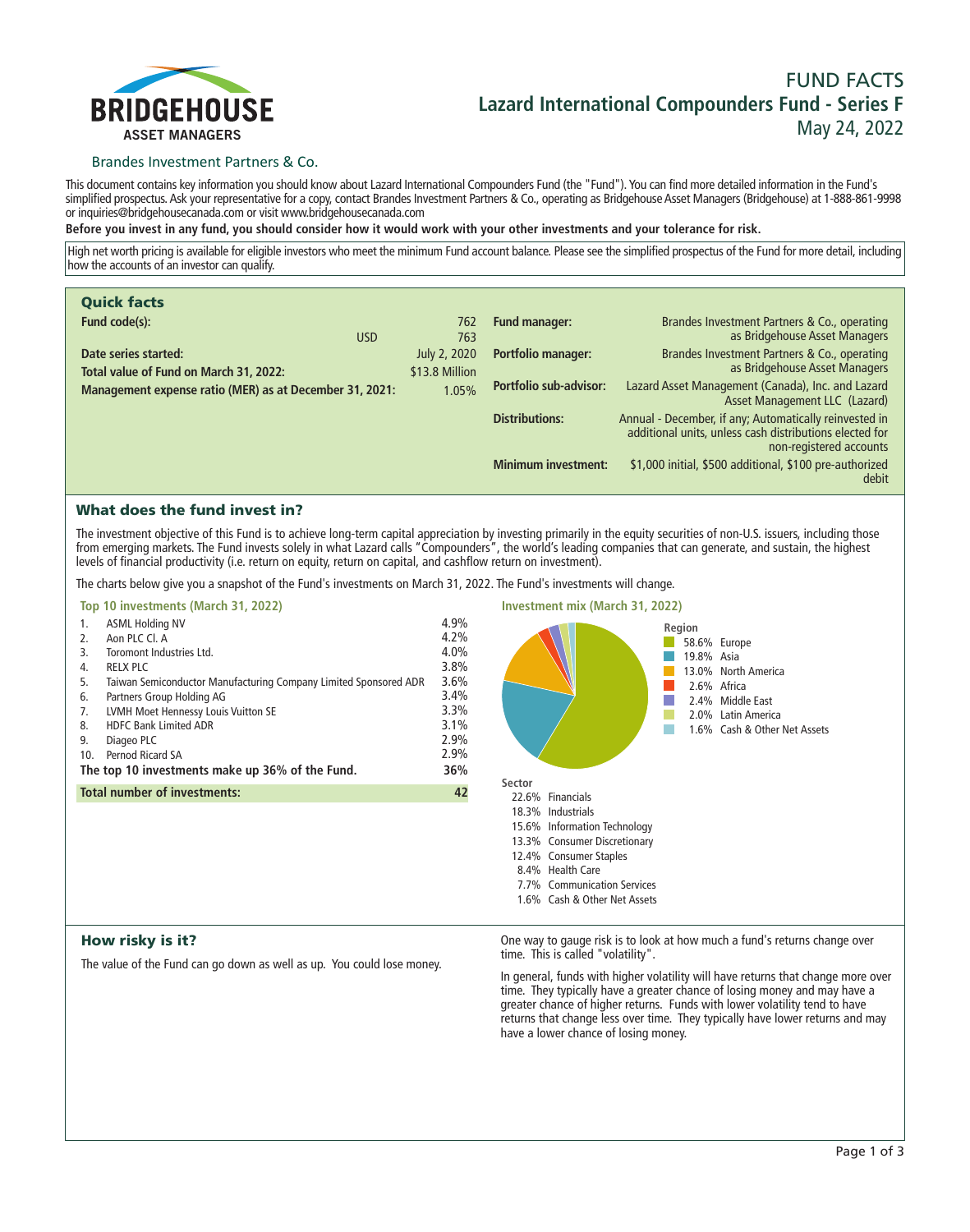

**For more information about the risk rating and specific risks that can affect the Fund's returns, see the Risk section of the Fund's simplified prospectus.**

**Like most mutual funds, this Fund does not have any guarantees. You may not get back the amount of money you invest.**

#### **Risk rating**

**Bridgehouse has rated the volatility of this Fund as Medium.**

**This rating is based on how much the fund's returns have changed from year to year. It doesn't tell you how volatile the fund will be in the future. The rating can change over time. A fund with a low risk rating can still lose money.**



# How has the fund performed?

**This section tells you how Series F units of the Fund have performed over the past year. Returns are after expenses have been deducted. These expenses reduce the Fund's returns.**

**No guarantees**

#### **Year-by-year returns**

**The bar chart shows the Fund's Series F units annual performance for each of the years shown. The Fund dropped in value 0 times in 1 year. The range of returns and change from year to year can help you to assess how risky the Fund has been in the past. It does not tell you how the Fund will perform in the future.**



#### **Best and worst 3-month returns**

**This table shows the best and worst returns for This section shows the best and worst returns for Series A units of the Fund in a 3-month period. However, this information is not available because the Fund is new. units of the Fund in a 3-month period over the past year. The best and worst 3-month returns could be higher or lower in the future. Consider how much of a loss you could afford to take in a short period of time.**

|                    | <b>Return</b> | 3 months ending            | If you invest \$1,000 at the beginning of the period |
|--------------------|---------------|----------------------------|------------------------------------------------------|
| <b>Best return</b> |               | 12.0%   January 31, 2021   | Your investment would rise to \$1,120                |
| Worst return       |               | $-10.2\%$   March 31, 2022 | Your investment would drop to \$898                  |

#### **Average return**

**If you invested \$1,000 in the Series F units of this Fund on the day the Series was established it would be worth \$1,148 as of March 31, 2022. This represents an annual compound rate of return of +8.2%.**

| Who is this fund for?                                                                                                                                                                                                                                                                                                                                           | A word about tax                                                                                                                                                                                                                                                                                                                                                                                                                                                                       |
|-----------------------------------------------------------------------------------------------------------------------------------------------------------------------------------------------------------------------------------------------------------------------------------------------------------------------------------------------------------------|----------------------------------------------------------------------------------------------------------------------------------------------------------------------------------------------------------------------------------------------------------------------------------------------------------------------------------------------------------------------------------------------------------------------------------------------------------------------------------------|
| • This Fund is suitable for investors who are long-term investors and who<br>wish to add the appreciation potential of global companies to their<br>portfolio.<br>This Fund is also available to be purchased in U.S. dollars.<br>This Fund is not suitable as a short term investment or for an investor who<br>cannot tolerate a medium degree of volatility. | In general, you'll have to pay income tax on any money you make on a fund.<br>How much you pay depends on the tax laws where you live and whether or not<br>you hold the Fund in a registered plan, such as a Registered Retirement<br>Savings Plan or a Tax-Free Savings Account.<br>Keep in mind that if you hold your fund in a non-registered account, any fund<br>distributions are included in your taxable income, whether you receive them in<br>cash or have them reinvested. |

## How much does it cost?

**The following tables show the fees and expenses you could pay to buy, own and sell Series F units of the Fund. The fees and expenses - including any commissions can vary among each series of a fund and among funds. Higher commissions can influence representatives to recommend one investment over another. Ask about other funds and investments that may be suitable for you at a lower cost.**

### **1. Sales charges**

**This Series of units does not have a sales charge option.**